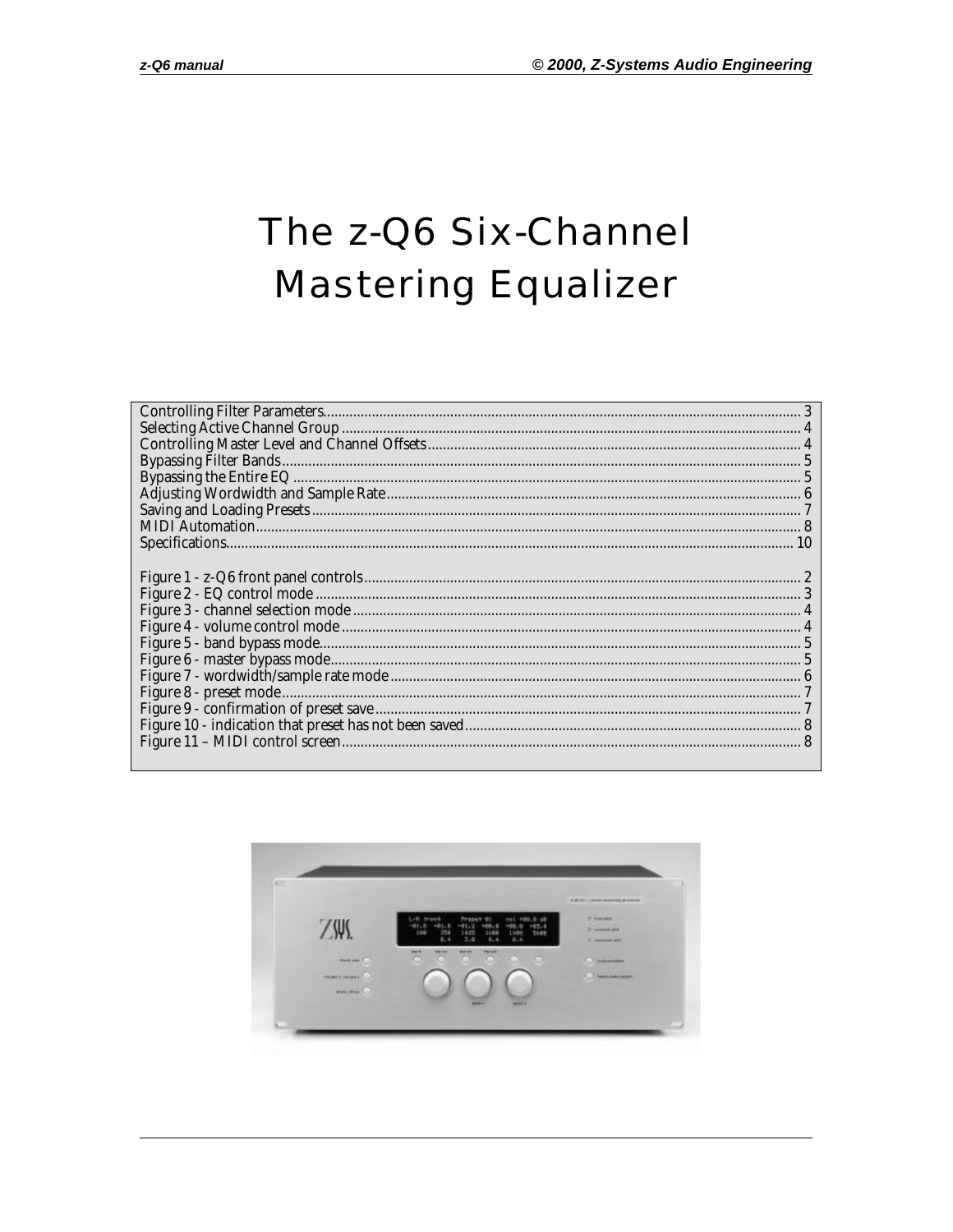

**Figure 1 - z-Q6 front panel controls**

Using the z-Q6 is very simple once you understand its display and control methodology. This section gives a very brief overview of the z-Q6's controls and display, with more detailed information to be found in the sections that follow. The standard methodology employed by the z-Q6 is to use a button to choose an active channel group, filter band, or parameter, and then utilize the knobs to control the desired parameter. Once you become acclimated to this style of user interaction, all of the z-Q6's operations will appear highly intuitive and simple.

To begin, the z-Q6 partitions the channels into four groups:

- LRF left and right front channels
- LRS left and right surround channels
- CEN the center channel
- SUB the subwoofer channel

Referring to Figure 1, the **channel select button** (D) is used to choose which of these channel groups is the active one. By active, we mean that the display is showing the filter parameters for that channel and that the knobs (A, B and C) control these parameters.

The z-Q6's primary mode is the EQ control mode, where you will likely spend the most time. As such, the z-Q6's controls have been optimized for easy operation in this mode. In EQ mode, the **band select buttons** (I) choose which filter band the knobs control, as well as acting as band bypass buttons. The **master bypass button** (E) allows you to bypass the entire  $z - Q6$  without having to patch around it.

There are other modes of operation, as well. These include volume control mode, preset selection mode, and wordwidth/sample rate selection mode. The **mode selection buttons** (F, G and H) invoke these other modes and bring up menus for controlling the associated parameters. When in these auxiliary modes the **band select buttons** (I) become "soft keys" with functions indicated by menus, and the knobs control the relevant parameters.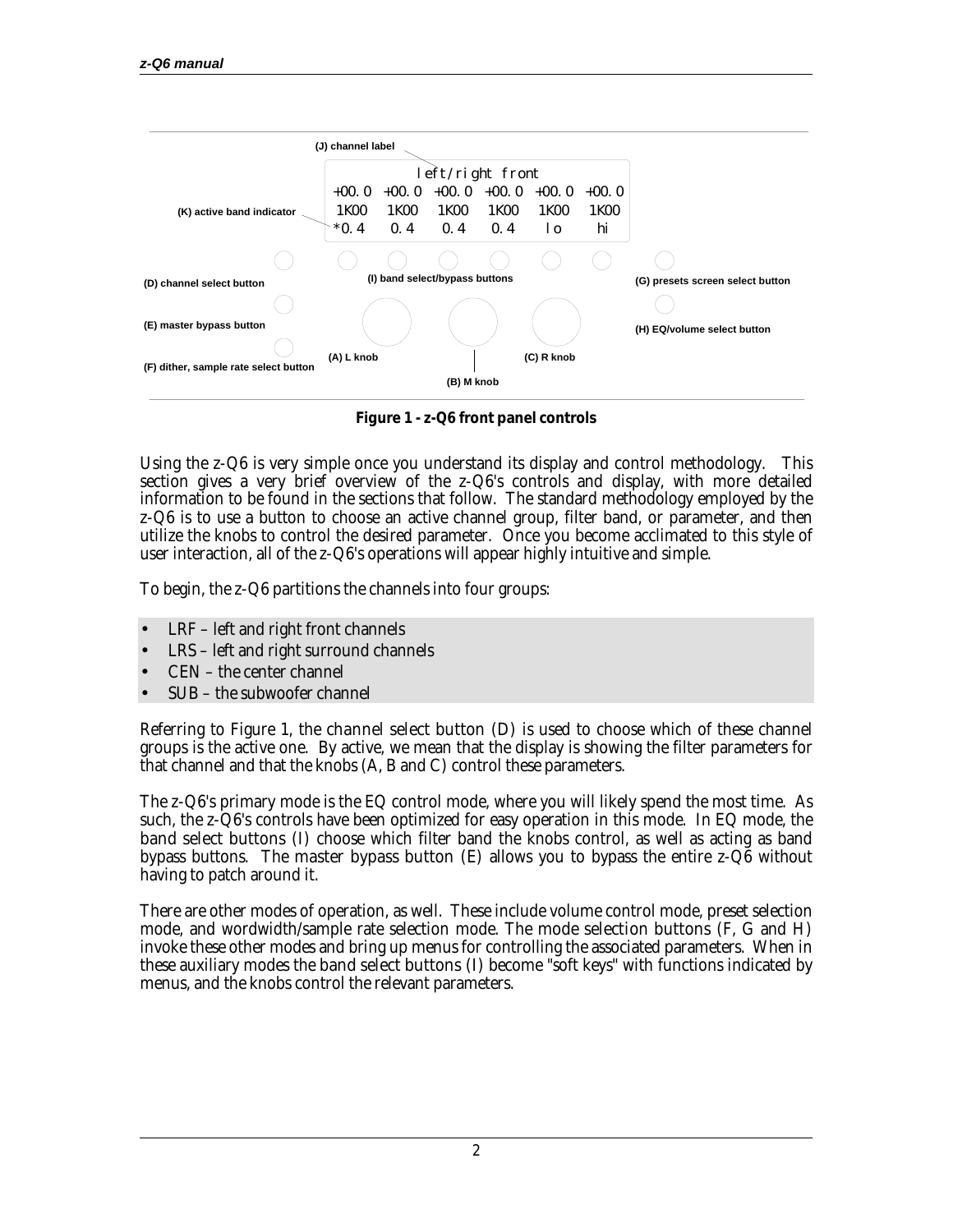#### Controlling Filter Parameters +00.0 +00.0 +00.0 -02.4 +00.0 +00.0 0.4 1K00 3K15 \*0.4 1K00 0.4 1K00 lo 1K00 hi left/right front 1K00 0.4

**Figure 2 - EQ control mode**

Press the **EQ/Volume select button** to toggle between EQ and volume control modes The display will appear as in Figure 2. Notice that the active channel group is indicated on the top row (we will discuss how to change active channel groups in the next section). There are six filters for each channel group: four bell filters and two shelving filters. Each filter, or "band" of EQ is shown as a vertical column with the gain parameter first, the center frequency below it, and the Q last. The shelving filters do not display a Q; instead, there is an indication of "lo" or "hi" for the low- and high-shelving filters, respectively.

To control a band of EQ, press the **band select button** below the band of interest. As shown in Figure 2, an asterisk will appear in the bottom row of that band's display to show that that particular band is the active band. To change the parameters for the active EQ band, use **the left knob** for the gain, the **middle knob** for the center frequency, and the **right knob** for Q.

It is important to note that when the gain parameter of any filter is set to  $+00.0$  dB, that filter is actually bypassed. That is, no math is being performed for that band by the DSP. Therefore, you need not worry about returning the other filter parameters to a neutral state to remove that band of EQ. This holds true for both the bell filters and the shelving filters.

The z-Q6 uses a very special collection of digital filtering algorithms. These algorithms are unique to our products and are the reason for the z-Q6's very special sound. The digital filtering algorithms are the same minimum-round-off noise algorithms as those found in our z-Q1 twochannel equalizer, and we use the same floating-point implementation in the z-Q6 as in the z-Q1. Our algorithms and implementations result in unrivaled measured *and* sonic performance.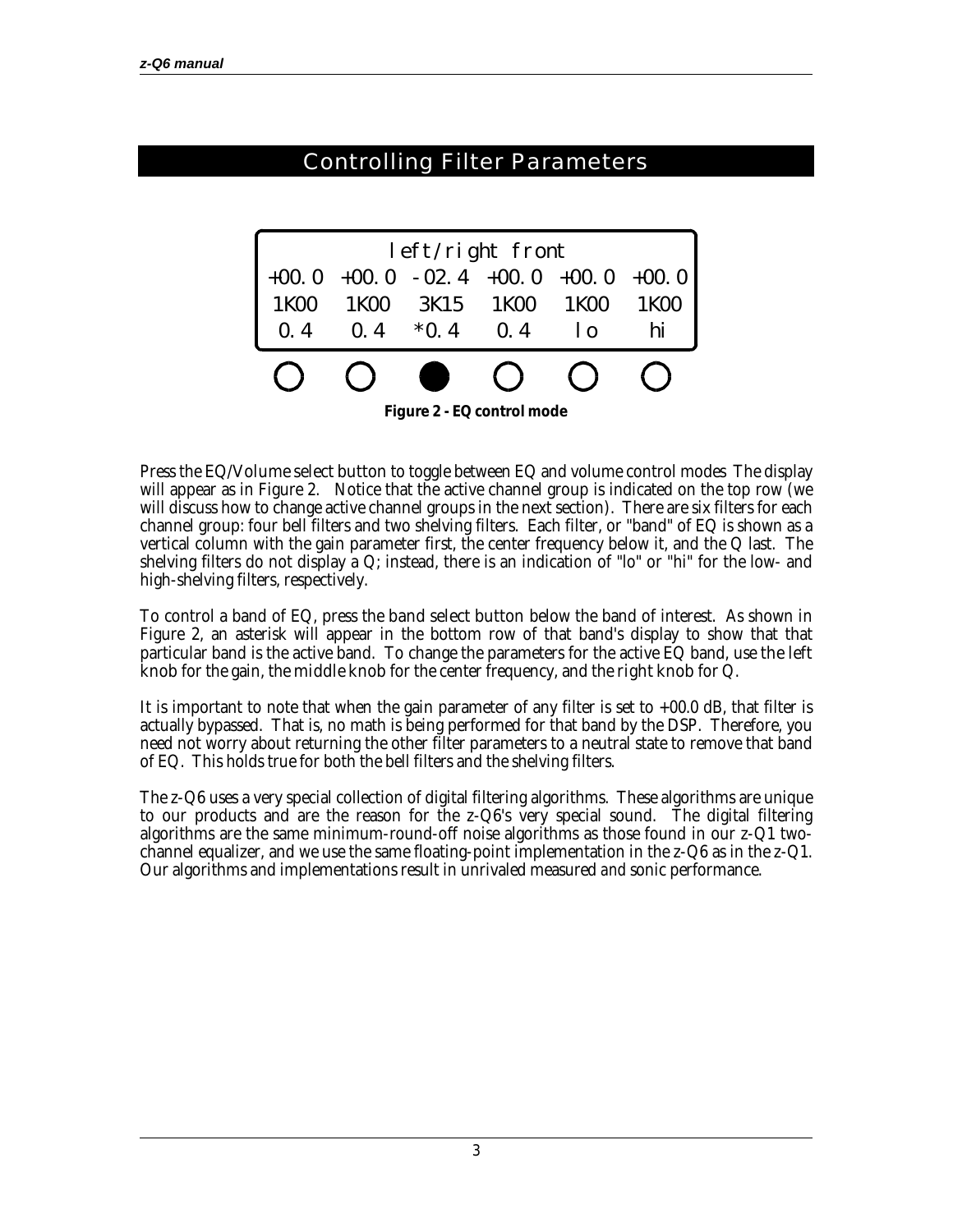# Selecting Active Channel Group



The z-Q6 can not display the filter parameters for all channels at once, so it uses a "paging" mode where the EQ parameters are displayed and controlled one channel group at a time. To change the active channel group, press the **channel select button** once. The display will appear as in Figure 3. Choose which channel group you wish to control by pressing the button below the appropriate display. The z-Q6 will then jump back to EQ mode, with the selected channel group as the new active channel.

#### Controlling Master Level and Channel Offsets



**Figure 4 - volume control mode**

Press the **EQ/volume select** button to toggle between EQ and volume control modes. The display will appear as in Figure 4. In volume control mode you can alter the master system level and the level offsets of all six individual channels. These levels are all referenced to full-scale digital (dBFS). The level of each channel will track the master level, with a relative level shift determined by the offset.

To control the overall system level use the **right knob**, as prompted by the display. To control an individual level offset, press the button below the desired channel, as shown in Figure 4. An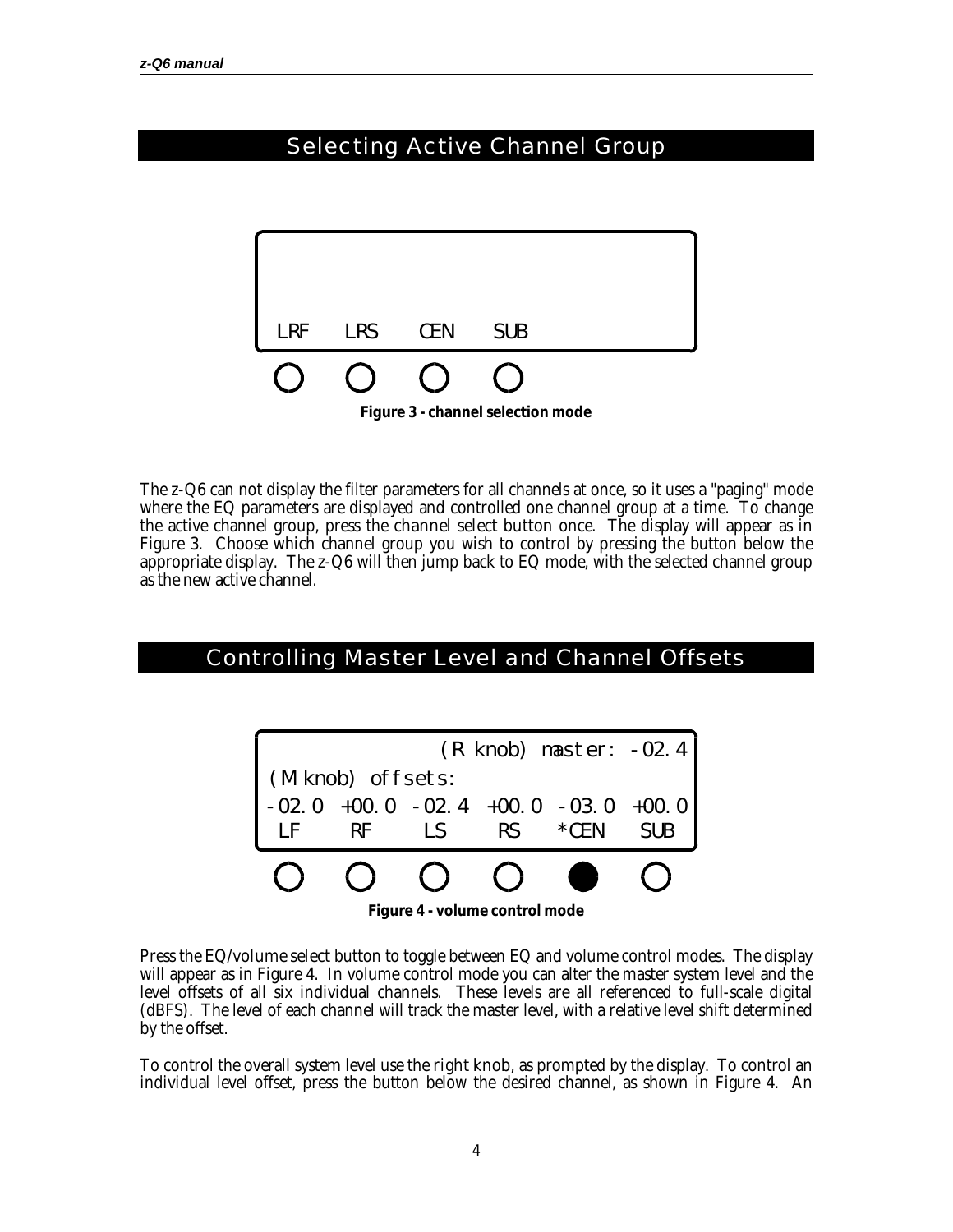asterisk will appear by that channel name and the **middle knob** (as prompted by the display) then controls the level offset for that channel.

Press any of the other **mode select buttons** to exit from volume mode.

### Bypassing Filter Bands



It is simple to audition the effect of a single band of equalization on the  $z-Q6$ . The **band select button** can also be used to bypass the active band of EQ. Simply press the **band select button** under the desired EQ band. As shown in Figure 5, the display will then show the word "byp" in that band's gain display and the band will be bypassed. Press the **band select button** again to return from bypass.

Important note: None of the z-Q6's controls will work until you return the band from bypass.

#### Bypassing the Entire EQ

bypass

**Figure 6 - master bypass mode**

Press the **master bypass button** to bypass the entire z-Q6. The display will appear as in Figure 6. In the bypass mode the input and output of the z-Q6 will be identical on all six channels. To return from bypass mode, press the **master bypass button** again. The master bypass button only functions from volume control and EQ modes.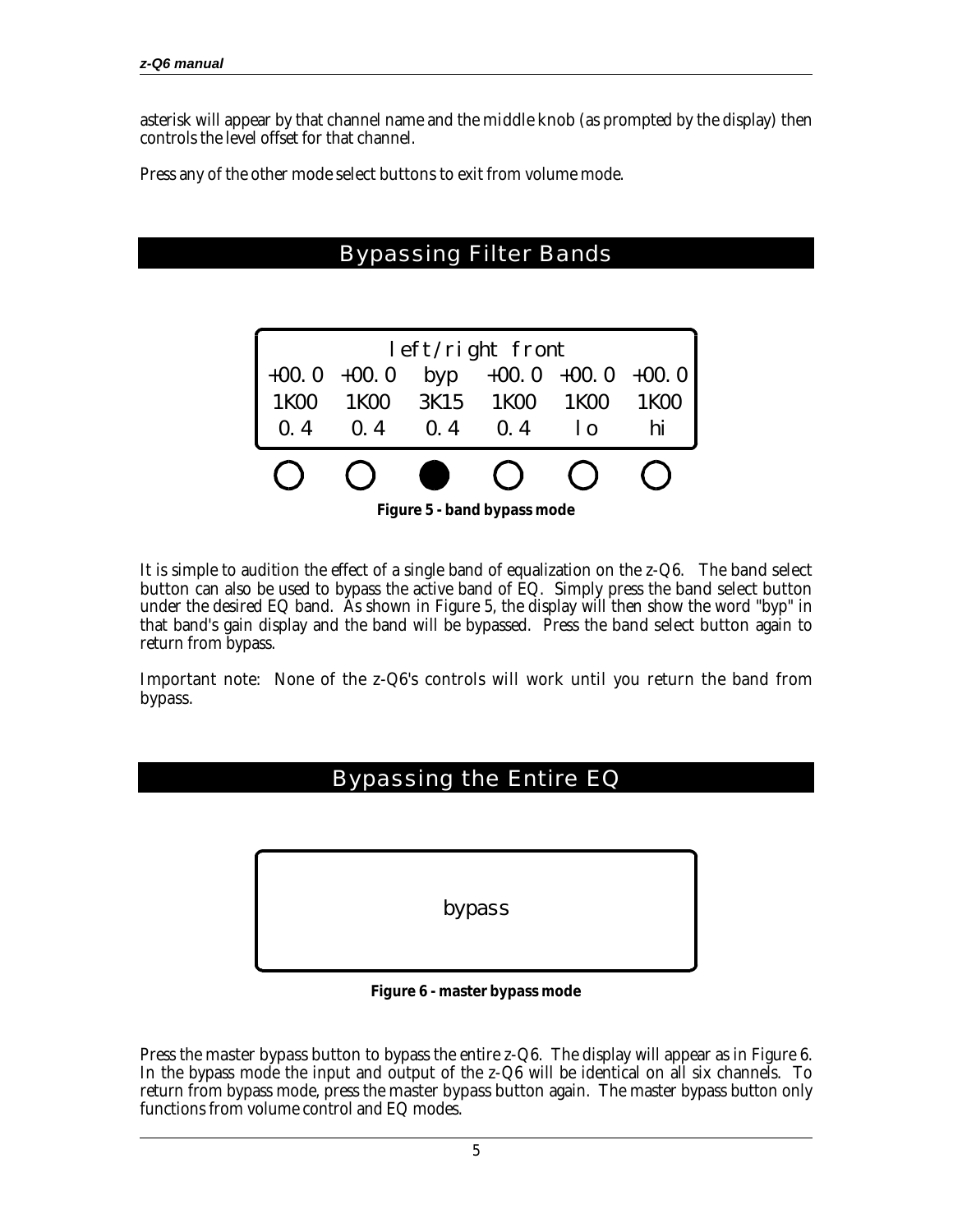Important note: None of the z-Q6's controls will work until you return from master bypass mode.

#### Adjusting Wordwidth and Sample Rate



Press the **wordwidth/sample rate button** to get to the wordwidth/sample rate mode. The display will appear as in Figure 7. As prompted by the display, the sample rates are controlled by the **middle knob** and the wordwidths are controlled by the **right knob**. Use the button below the indicated channel group names to select the group of interest, and an asterisk will appear to indicate the selection.

The wordwidth for each channel group can be controlled independently. There are six settings for each wordwidth:

24 bits dithered 24 bits undithered 20 bits dithered 20 bits undithered 16 bits dithered 16 bits undithered 16 bits POW-r #2 16 bits POW-r #3

The dither used is a variant of flat TPDF dither, while POW-r #2 and #3 are noise shaping curves.

The following sample rates can be selected:

44.1 kHz 48.0 kHz 88.2 kHz 96.0 kHz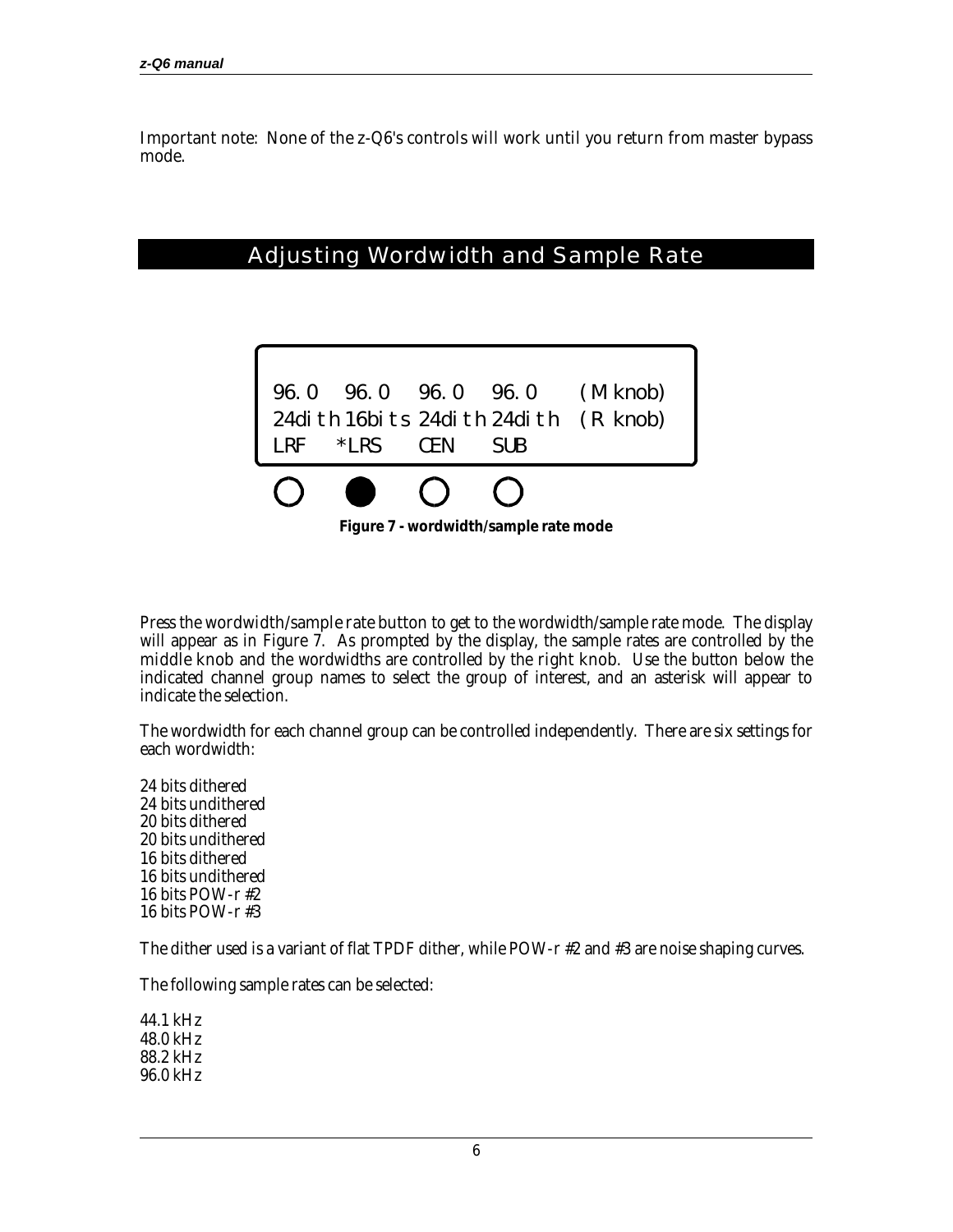You will notice that the sample rate for the subwoofer channel can not be controlled directly. This is because the center and subwoofer channels are on the same AES/EBU pair and thus must have the same sample rate. We have, therefore, chosen to lock the sample rate indicators for the center and subwoofer channels together. As you change the center channel's sample rate, the subwoofer channel's sample rate changes along with it.

Press any of the other **mode select buttons** to exit from the wordwidth/sample rate mode.

#### Saving and Loading Presets

The entire state of the z-Q6 can be saved and recalled. Press the **presets button** once. This will bring the z-Q6 to the state shown in Figure 8. To save a preset, use the **middle knob** (as prompted by the display) to choose a preset number then press the button beneath the SAVE indication. This will then bring the z-Q6 to the state shown in Figure 9, which confirms that the SAVE operation took place.



**Figure 9 - confirmation of preset save**

There is one special preset that can not be over-written. This preset is given number 00 and stores the z-Q6's "flat" settings. This is the preset you will want to use in order to return the z-Q6 to a "blank" setting. If you attempt to over-write preset 00, the display will appear as in Figure 10, which tells you that the preset was not saved and that you should choose another preset number.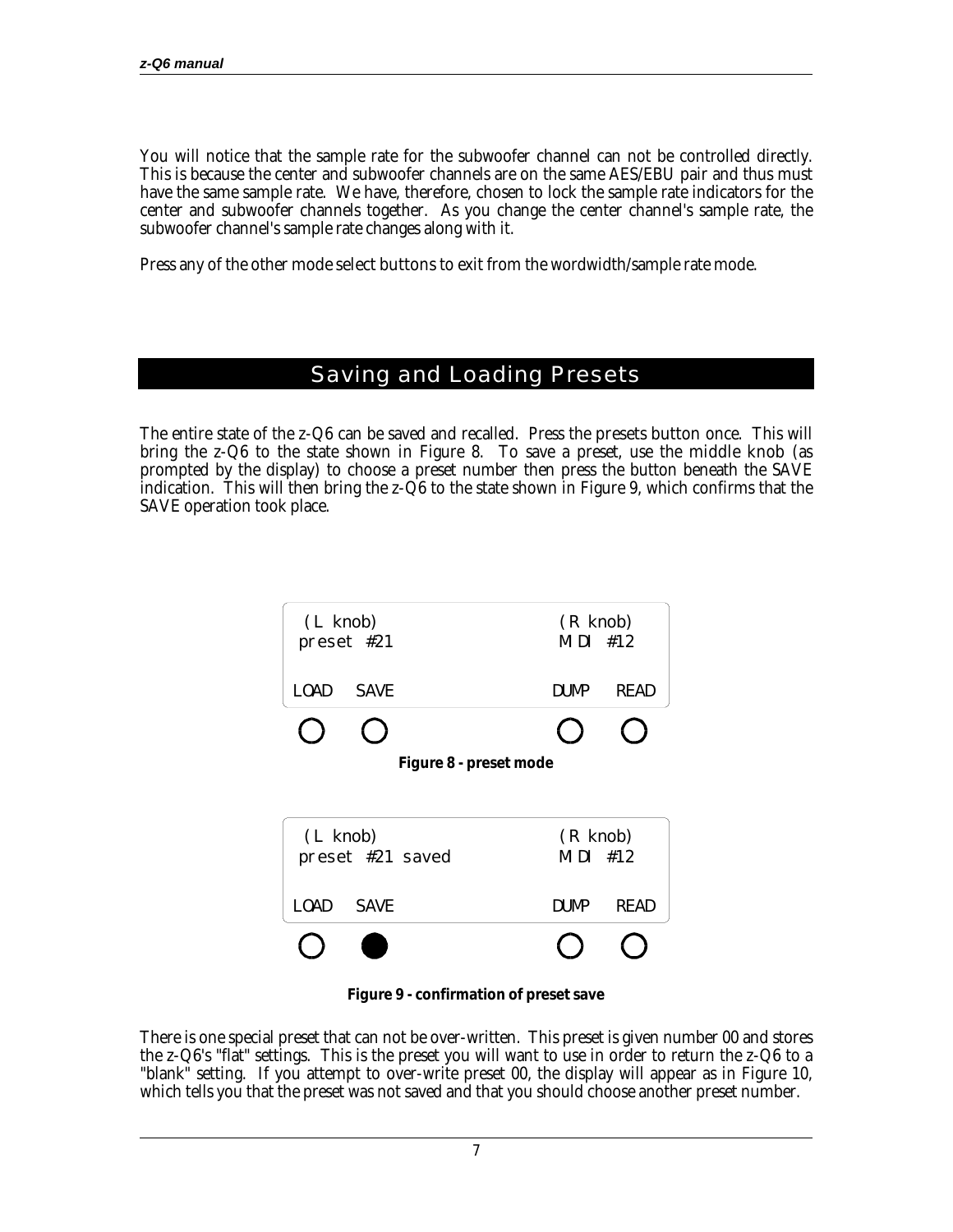| $(L$ knob)<br>preset #00 not saved |      |       | $(R$ knob)<br>$MIDI$ #12 |  |
|------------------------------------|------|-------|--------------------------|--|
| LOAD.                              | SAVF | DUMP. | READ                     |  |
|                                    |      |       |                          |  |

**Figure 10 - indication that preset has not been saved**

To recall a preset, from the screen in Figure 8 press the button beneath the LOAD indication. The preset indicated in the display will be loaded and the z-Q6 will jump to either EQ mode or volume control mode as appropriate.

#### MIDI Automation

The z-Q6 can be automated via MIDI commands; it supports MIDI program change commands and also uses system exclusive commands to allow the unit's entire collection of presets to be sent to and restored from a MIDI sequencer.

The z-Q6's MIDI controls are on the same screen as the preset LOAD and SAVE screen. Simply press the **presets button** once, which brings the z-Q6 to the state shown in Figure 11.



**Figure 11 – MIDI control screen**

To set a MIDI channel number, use the right knob, as prompted by the screen. This sets the MIDI channel the z-Q6 will use for both its MIDI program change commands and for system exclusive messages.

To save all 50 of the z-Q6's presets, put your MIDI sequencer into record mode with the channel set to the z-Q6's MIDI channel. Press the button below the DUMP message on the screen. You will see the preset counter on the left part of the z-Q6's screen count backwards from 50 down to 01. This lets you know that the z-Q6 is sending its entire bank of presets, one at a time, to the MIDI sequencer via MIDI system exclusive commands. When the system exclusive dump is finished, the z-Q6 will return to the preset number that was displayed before the DUMP command was executed.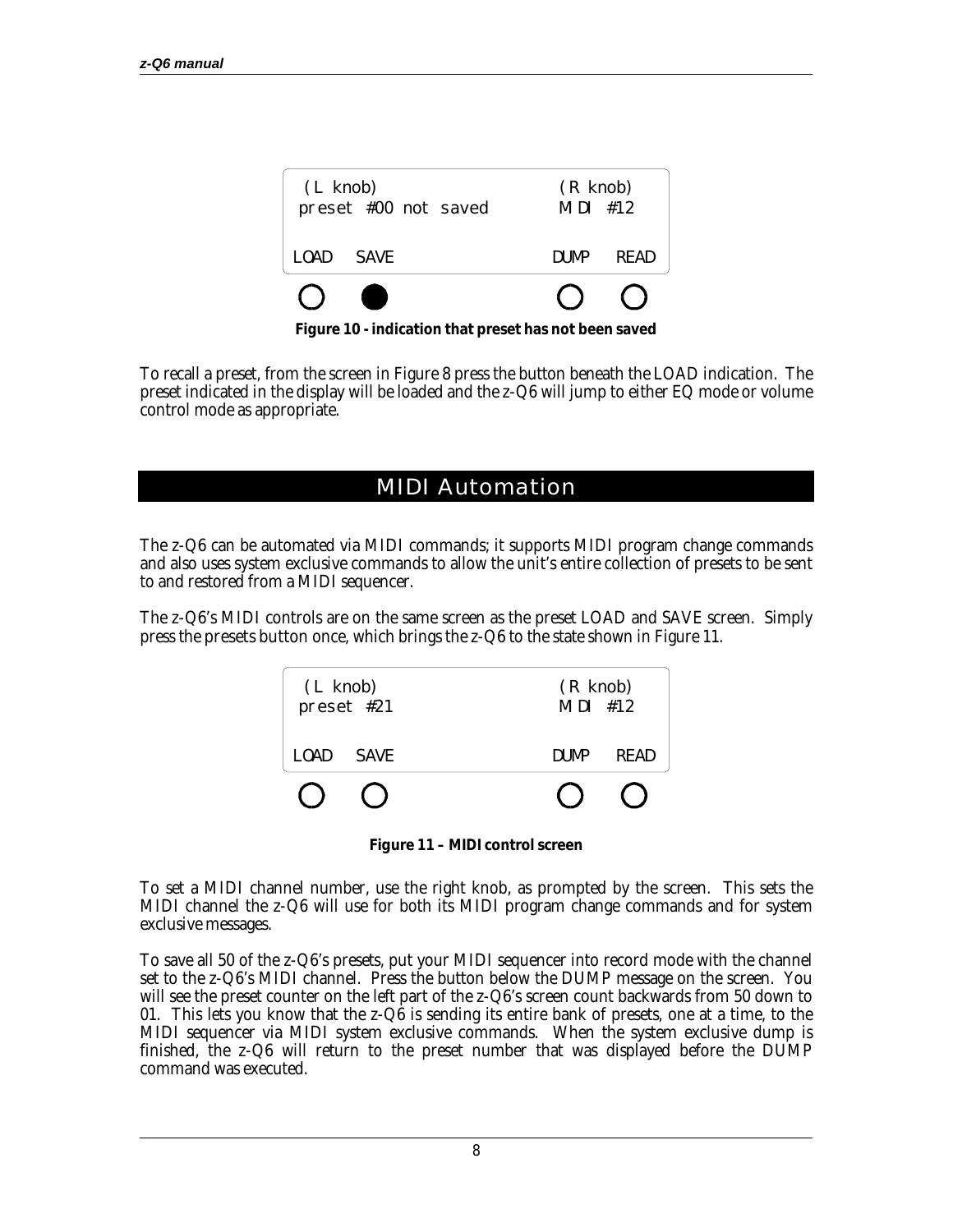To retrieve a collection of 50 presets from a MIDI sequencer, again make sure you have the z-Q6's MIDI channel number set to the same channel as the MIDI sequencer. Press the button below the READ message and then begin to play the MIDI system exclusive stream from your MIDI sequencer. The preset counter will again count backwards, letting you know that the z-Q6 is indeed receiving and decoding the system exclusive commands. When the z-Q6 has decoded the last preset from the MIDI sequencer, it will jump to EQ mode and will be ready for either normal user input via the knobs and buttons or for MIDI program change commands.

To execute MIDI program change commands, simply make sure the MIDI sequencer is set to the same MIDI channel as the z-Q6 and begin sending program change commands. The z-Q6 will jump to the preset number indicated by the program change, with the display updated to show the parameter changes. If an invalid program number is sent to the z-Q6, it will be ignored.